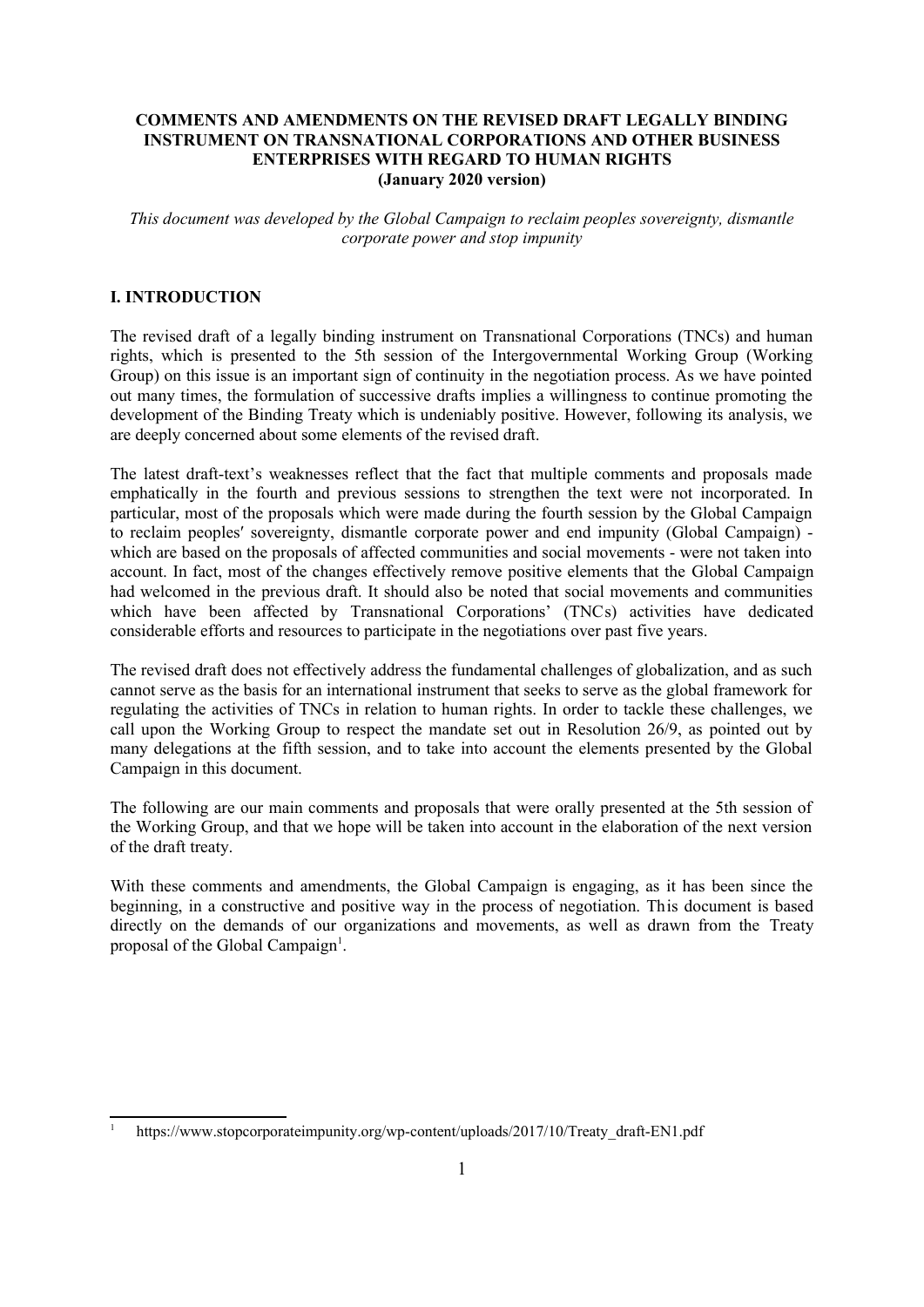### **II. GENERAL COMMENTS**

#### **Primacy of human rights**

The primacy of international human rights law over any other international legal instruments, and in particular over trade and investment agreements, is the established principle which has been an integral part of the goal of the Working Group. However, that was removed from the revised draft. This principle must be explicitly reaffirmed in a separate article, in the preamble and reinforced in various articles of the text, including articles 5 (Prevention), 9 (Applicable law) and 12 (Compliance with international law).

Indeed, in the current framework of neoliberal policies, international human rights law is treated as subordinate to commercial and investment law. It is therefore essential to reaffirm the primacy of international human rights law over trade and investment agreements and legislation, and ensure that primacy is effectively enforced, in accordance with articles 1 (purposes of the United Nations) and 103[2](#page-1-0) of the charter of the United Nations.

#### **Scope**

The change in the scope of the revised draft, which includes "all business", is an important political signal to the European Union and some other states. It also responds to the interference of private sector lobbyists who have called for the broadening of the scope in order to avoid developing an instrument that would truly fill the legal gaps in international law, thereby maintaining the status quo. This change of scope weakens the focus on TNCs throughout the treaty.

The spirit and purpose of Resolution 26/9 is very clear: the main target of the future binding treaty is TNCs and other companies with transnational activities. Indeed, the complex legal and economic structure of TNCs, as well as their economic power and high lobbying capacity allow them to easily slip through the cracks of domestic law.

In addition, other parts of the draft may allow natural and legal persons who control TNCs value chains to escape justice and legal prosecution. For example, the newly introduced term "contractual relationship" could be interpreted restrictively, which will make it difficult to prove these relationships and lift the corporate veil. Responsibility and accountability mechanisms should focus on the parent company and subcontractors. Nothing in the future Treaty should allow TNCs to blame human rights violations on other links within the value chains they control, especially when TNCs are making the key decisions and benefit the most from the activities of companies throughout the value chains they control.

For all these reasons, we call in the following comments and amendments for full respect towards the scope which is established by Resolution 26/9, which focuses on TNCs and other business enterprises with transnational activities.

### **Supply chains**

We are concerned about the rollback in the revised draft on the matter of joint and several liability of TNCs with regards to their supply chains.

<span id="page-1-0"></span><sup>2</sup> *"In the event of a conflict between the obligations of the Members of the United Nations under the present Charter and their obligations under any other international agreement, their obligations under the present Charter shall prevail."*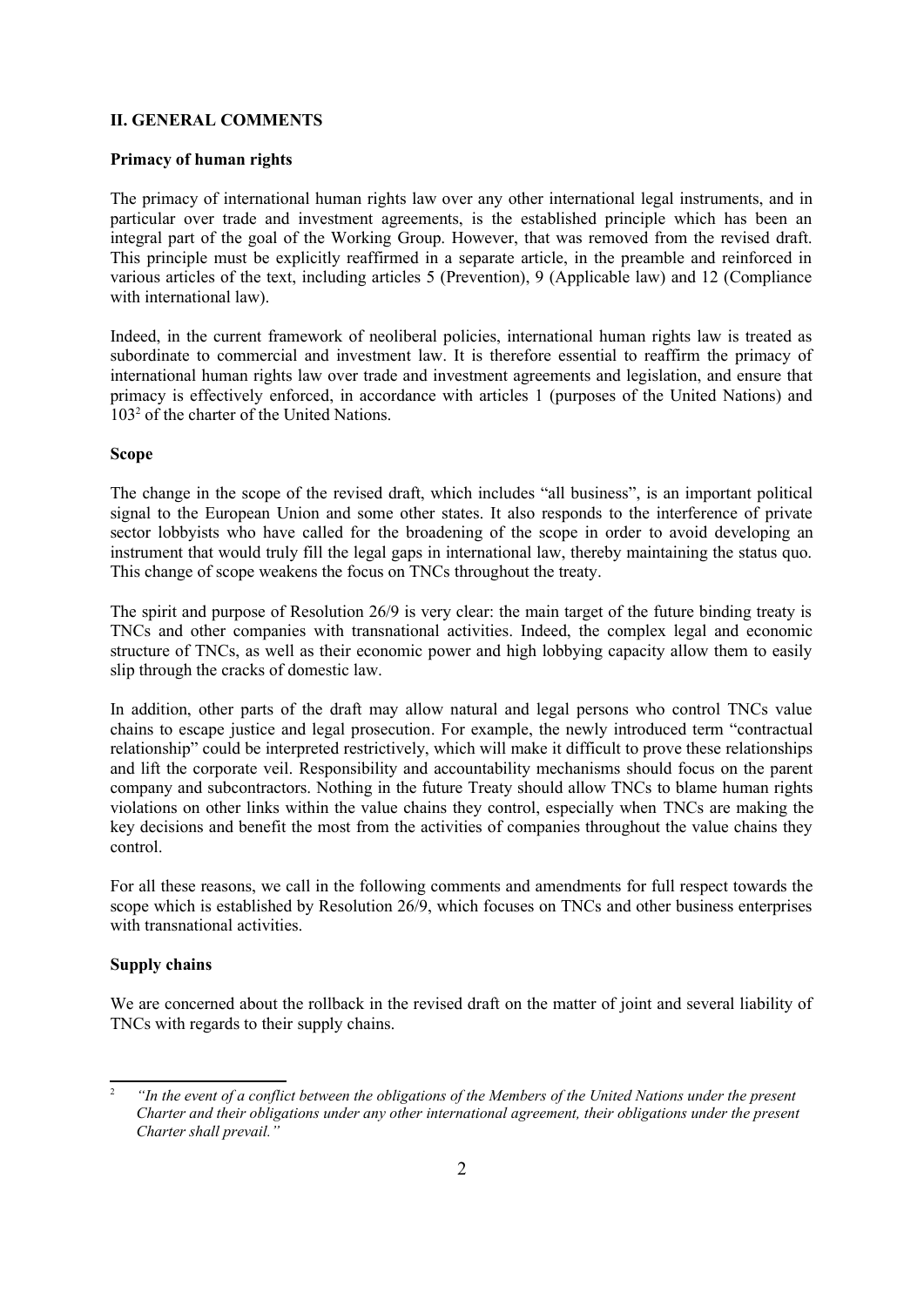Indeed, even if the definition proposed in article 1.4 would appear to be quite broad, the term "contractual relations" is likely to be interpreted restrictively; in this sense there is a high risk that other forms of non-contractual control are excluded and that TNCs exercising such non-contractual control could evade their joint and several liability.

In addition, the revised draft fails to address the key issue of "lifting the corporate veil". The corporate veil is the central element that enables corporate impunity, and therefore concrete provisions in the treaty must allow to lift that corporate veil: the legal conception of TNCs must change to match with their economic reality. Indeed, the corporate veil prevents all entities in the TNC supply chain from having a common legal existence, so that each is considered an autonomous legal entity. This fact prevents the recognition of the parent company's legal liability for violations caused by the entities in its chain, despite the existing links between them. In this way, this "autonomy" of the legal personality constitutes a veil between the parent company and the other entities along the chain. In addition, access to information provisions must must obligate TNCs to disclose both the supply chain and the chain of command in terms of corporate decision-making and responsibilities. TNCs must disclose all of the entities and relationships within their supply chains - including business relationships and corporate groups - and the Treaty must establish mechanisms to declare legal liability between the parent company and its supply chain. Finally, the Treaty should allow judges to recognise a presumption of control so that the burden of proof for control relationships falls on the entity concerned and not on the affected persons or communities.

#### **TNCs obligations**

The revised draft does not take into account the direct obligations of TNCs to respect human rights and their responsibility to prevent human rights violations, as discussed and demanded by many actors at the various sessions of the Working Group, and by many legal experts. Thus, the text limits from the beginning the purpose and efficacy of the future treaty by assigning all obligations exclusively to States.

In our view, it is essential that the draft treaty include human rights obligations for TNCs, independent from state obligations. In addition, these obligations should be directly applied. This direct application must be vertical for States parties (obligation to take measures against third parties to protect the human rights of their populations) and horizontal for TNCs (not to violate human rights in their activities). TNCs must respect the principles and standards set out in United Nations treaties. Exempting TNCs from any obligation is in our view a fundamental error and an unacceptable setback that runs against the spirit of the mandate of the Working Group since its creation.

# **Systematic reference to Domestic Law**

Reference to domestic law is made throughout the new draft Treaty, which constitutes a risk to the effective enforcement of the future Treaty and the rights of the affected communities and individuals. Indeed, this notion, with a few justified exceptions, could dilute the obligations arising from the future treaty and severely limit its implementation.

#### **Systematic use of the term "abuse"**

In the revised draft, the terms "violations" and "abuse" are used interchangeably. However, the term "abuse" is confusing, establishing a hierarchy between States that would *violate* human rights and TNCs that may cause human rights *abuses*. Moreover, this term is not used in international human rights instruments. It is therefore necessary that it be deleted throughout the document and only use the term "violation" in order to avoid any confusion, given that the latter is defined and used throughout the legal corpus of international human rights law.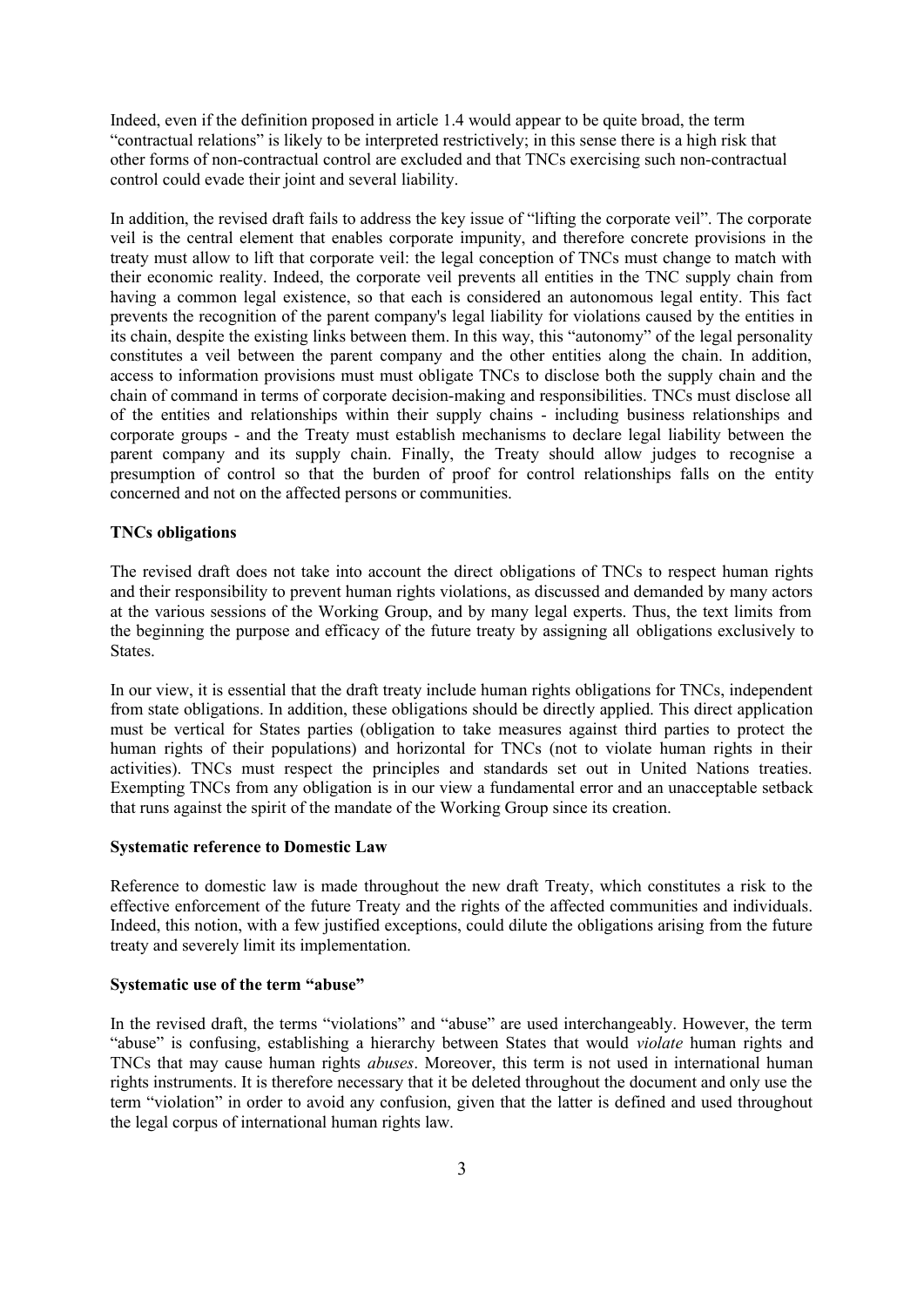#### **III. COMMENTS AND AMENDMENTS ON THE ARTICLES**

## **Preamble**

The new preamble maintains the general guidelines set out in the first draft, with similar gaps.

In the preamble to the revised draft, emphasis is placed on the primary obligation to respect, protect, fulfil and promote human rights, which lies exclusively with States. As has been stressed out throughout the discussions in the Working Group, the obligation to respect human rights cannot be limited only to States. It is necessary to specify in this draft treaty the specific responsibilities and obligations of TNCs.

Placing the responsibility to protect human rights solely on States means maintaining the current status quo, which has failed to address the impunity with which transnational corporations operate. It is well known that the ability and political willingness of States to enforce human rights standards vis a vis TNCs—in conditions where TNCs often have more power than States-- has always been compromised by multiple factors. This Treaty must provide an effective response to precisely this notorious ability of TNCs to escape human rights norms - namely, a mandatory norm that obligates TNCs to respect human rights. In addition, it is important to note that international trade law recognizes specific rights of TNCs, particularly in multilateral and bilateral investment treaties. While TNCs may be de facto subjects of a branch of international law that recognizes them as holding rights, it is not only necessary, but also indispensable to recognize their obligations.

Apart from the inclusion of this fundamental principle in the preamble, other changes have to be made:

*Preamble §3:* In the list of the international instruments mentioned in the preamble, the following should be added.

> *Amendment §3: Convention on the Elimination of All Forms of Racial Discrimination; the International Covenant on Civil and Political Rights; the International Covenant on Economic, Social and Cultural Rights; the Convention on the Elimination of All Forms of Discrimination against Women; the International Convention on the Protection of the Rights of All Migrant Workers and Members of Their Families; the Convention on the Rights of the Child; the Convention on the Rights of Persons with Disabilities; the Convention relating to the Status of Refugees; the Convention against Corruption, the Conventions and Recommendations of the International Labour Organization, the Convention on the Prevention and Punishment of the Crime of Genocide, the Convention on Slavery, the Convention against Torture and Other Cruel, Inhuman or Degrading Treatment or Punishment, the International Convention for the Protection of All Persons from Enforced Disappearance, the Declaration on the Right of Peoples to Peace, the Declaration on the rights of peasants and other people working in rural areas, the four Geneva Conventions and their Optional Protocols, the International Convention against the Recruitment, Use, Financing and Training of Mercenaries; the International Convention on the Suppression and Punishment of the Crime of Apartheid, the Convention on the Non-Applicability of Statutory Limitations to War Crimes and Crimes against Humanity; the Rome Statute of the International Criminal Court and other relevant international instruments approved at the international level in the human rights framework.*

*Preamble §9:* As stressed out in the introduction, it is necessary to use only the term "violation" in order to avoid confusion and to delete the use of the term "abuse" as in paragraph 9 of the preamble but also in articles 1.1, 1.2, 2.1.b, 2.1.c, 4.10, 5.1, 5.2.a, 5.2.b, 5.2.d, 5.3.e, 6.1, 6.6 and 12.3.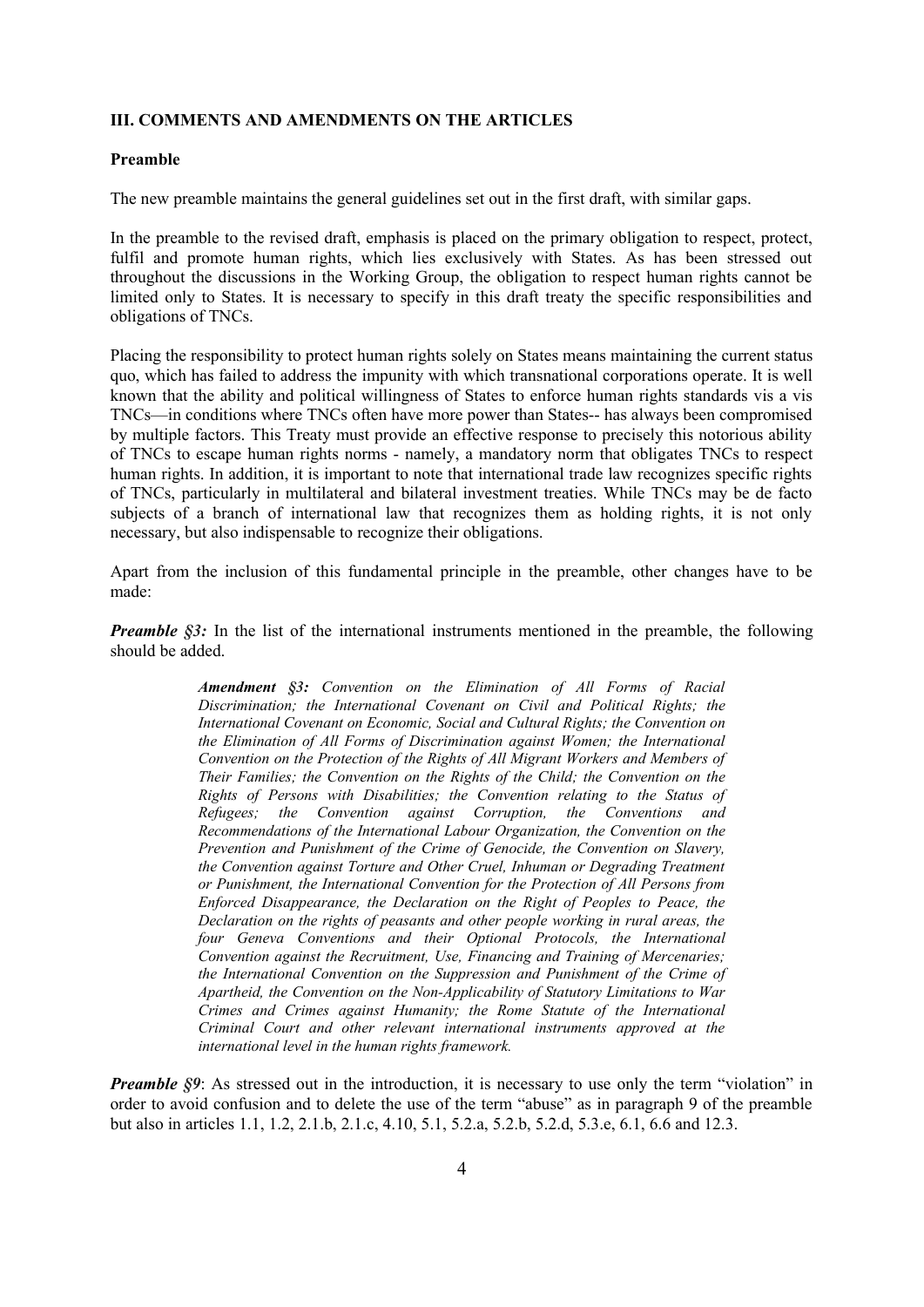*Amendment §9: Stressing that the primary obligation to respect, protect, fulfil and promote human rights and fundamental freedoms lie with the State, and that States must protect against human rights abuses violations by third parties, including business enterprises, within the territory or otherwise under their jurisdiction or control, and ensure respect for implementation of international human rights law;*

*Preamble §15:* In the recognition of vulnerable groups (§15) which shall be especially protected, other categories should also be included :

> *Amendment §15: Recognizing the distinctive and disproportionate impact of certain business-related human rights abuses violations on women and girls, children, indigenous peoples, peasants, landless, informal sector workers, persons with disabilities, migrants and refugees, and the need for a perspective that takes into account their specific circumstances and vulnerabilities.*

In order to strengthen the provisions of the preamble, we propose to add the following paragraphs:

It is also necessary to include the affirmation of the primacy of human rights obligations over trade and investment agreements.

> *Proposed new paragraph: Reaffirming the primacy of International Human Rights Law over all other legal instruments, especially those related to trade and investment.*

It is necessary to include a reference on the issue of corporate capture, inspired by the WHO Framework Convention on Tobacco Control (article 5.3):

> *Proposed new paragraph: Underlining that in setting and implementing their public policies with respect to the regulation of TNCs with respect to human rights, State Parties shall act to protect these policies from commercial and other vested interests, and from undue interference by TNCs.*

## **ARTICLE 1: DEFINITIONS**

**1.1: Definition of victims:** We propose to use the term "affected communities and individuals" instead of or in parallel with the term "victims".

In addition, we suggest to delete the reference to national legislation in article 1.1 which limits the scope of the purpose of the international human rights norm.

> *Amendment 1.1: "Affected communities", or "victims", shall mean any persons or group of persons who inidividually or collectively have suffered or have alleged to have suffered human rights violation or abuse as defined in Article 1 paragraph 2 below. Where appropriate, the term "affected communities", or "victims", also includes the immediate family or dependents of the direct victim.*

**1.2: Definition of violation or abuse:** It should be clarified in the definition of "violation or abuse", when identifying the perpetrators of the violations, that TNCs responsible may be private, public or mixed.

> *Amendment 1.2 "Human rights violation or abuse" shall mean any harm committed by a State or a business enterprise non-state actor, which can be private, public or mixed, through acts or omissions in the context of business activities against any*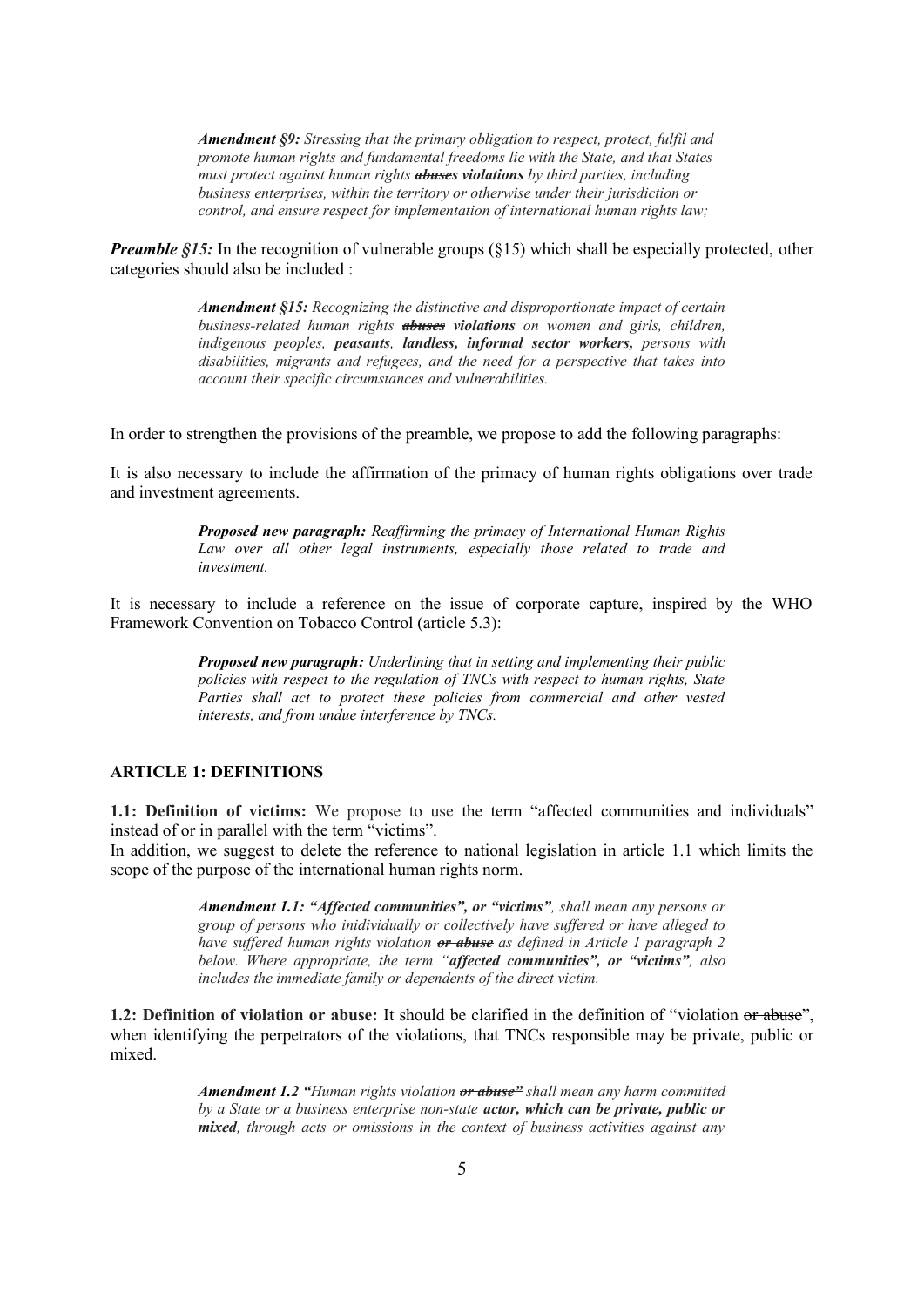*person or group of persons, individually or collectively, including physical or mental injury, emotional suffering, economic loss or substantial impairment of their human rights, including environmental rights.*

**1.3: Definition of business activities:** We propose to add to this paragraph the acts of commission and omission as well as the transnational nature of the activities of TNCs for the harmonization of the definition of the term "business activities", in accordance with the content of Resolution 26/9

> *Amendment 1.3 "Business activities" means any economic or other activity of transnational corporations and other business enterprises with transnational activities, which can be private, public or mixed, including but not limited to productive or commercial activity, undertaken by a natural or legal person, including activities undertaken by electronic means and including both acts of commission or omission.*

**1.4: Definition of contractual relationship**: The draft treaty includes a wide range of economic agents, which could indicate a willingness to broaden the responsible actors and possibly cover their responsibility in their supply chains. But there is a high risk that other forms of non-contractual control are excluded and that TNCs that exercise non-contractual control may escape liability. As "contractual relationship" is a concept that can be interpreted restrictively from a legal point of view, it will place an excessive burden on the communities or individuals concerned to prove the existence of this "contractual relationship", thus creating an insurmountable obstacle to effective access to justice. Furthermore, a presumption of effective control by the parent company when it has direct or indirect ownership or controlling interest over the entities part of a group should be introduced in the treaty. This kind of presumption is already used in other areas of law, for example the EU competition law. A similar mechanism of reversal of the burden of the proof concerning the relationships between the outsourcing companies and all entities in their value chains should be introduced.

It is necessary to find a more precise and broader definition, such as "business relations" or "supply chain". To be adequate, this definition must be linked to other mechanisms which extend legal liability (not just due diligence) throughout the given supply chain and must include instruments able to balance the asymmetry regarding the burden of proof. Therefore, the following points must be included in the future Treaty:

- $\bullet$  the relationship between companies in the value chain (in article 1);
- the more detailed inclusion of the right to information, including regarding all companies in the supply chain (in article 4);
- a presumption of effective control (article 6);
- the joint and several liability of all companies belonging to the economic group or supply chain of the concerned TNC (in article 6 and 7);
- the prohibition of the *forum non-conveniens*, the inclusion of the *forum necessitatis* and universal jurisdiction (in article 7).

*Amendment 1.4: "Business relationship" refers to any relationship between natural or legal persons to conduct business activities, including -but not limited tothose activities conducted through affiliates, subsidiaries, agents, suppliers, any business partnership or association, joint venture, beneficial proprietorship, or any other structure or business relationship as provided under the domestic law of the State. The term contractual or business relationship shall not be restricted to the signing parts of specific contracts or other formal proof and should be interpreted in the most protective manner for the alleged victims under this treaty. This "business relationship" is build upon the joint and several liability between the parent company of a TNC and all entities along their supply chain (as defined in this article), including private and public investors, including the International*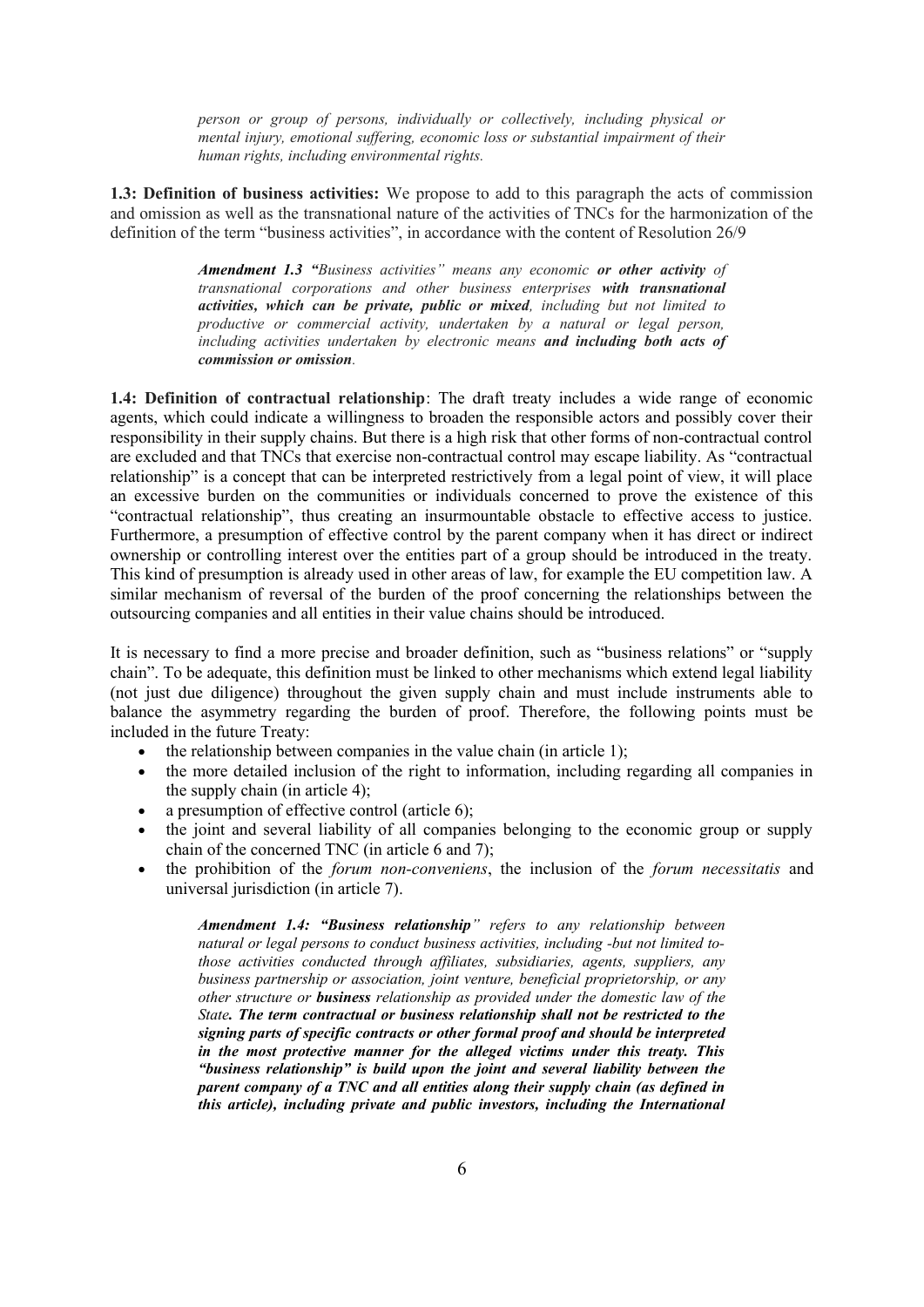*Economic and Financial Institutions (as defined below) and banks participating by investing in the production processes, for all of their activities.*

*Amendment:* The term "contractual" must also be replaced by "business" in **the articles 1.4, 3.2, 5.2, 5.3, 6.6 and 7.2**.

In conclusion, we consider it necessary to introduce two additional definitions:

#### **Definition of supply chain:**

*Proposed new paragraph 1.5: The supply chain consists of companies outside the TNC that contribute to the operations of the TNC – from the provision of materials, services and funds to the delivery of products for the end user. The supply chain also includes contractors, subcontractors or suppliers with whom the parent company or the companies it controls carry on established business relations. The TNC may exercise influence over a supply chain company depending on the circumstances.*

**Definition of international financial institutions (IFI)**: The IFIs have an undeniable impact on the enjoyment of human rights. The Global Campaign reiterates the need for the future treaty to include key actors such as the IFIs in the definitions.

> *Proposed new paragraph 1.6: IFIs include Inter-governmental organisations, the United Nations and its specialised agencies (International Monetary Fund, World Bank), the World Trade Organization (WTO), development, trade and investment banks, regional banks and other international financial institutions.*

### **ARTICLE 2: STATEMENT OF PURPOSE**

As formulated, this article omits the original objective of "regulating the activities of TNCs and other business enterprises in international human rights law", as set out in Resolution 26/9.

To remedy this, we propose the following amendments:

**2.1.b:** Such regulation must include the establishment of TNC's direct and concrete obligations and responsibilities vis a vis human rights, accompanied by necessary implementation mechanisms.

> *Amendment 2.1.b: To prevent the occurrence of such violations and abuses, and to ensure effective access to justice and remedy for victims of human rights violations and abuses in the context of business activities by establishing obligations for States and concrete obligations to respect human rights for TNCs, and by creating effective and binding mechanisms of monitoring and enforceability.*

**2.1.c:** In the same vein, it should be noted that the objective set out in section 2.1.c might suggest a desire to focus the scope of the future treaty on domestic law. The objective of promoting international cooperation is important and must be done in accordance with international human rights standards. However, for international cooperation to be effective in addressing the problem of TNCs impunity, it is necessary to make the regulation of the activities of TNCs, within the framework of the provisions of the Binding Treaty, one of its objectives, in accordance with Resolution 26/9.

> *Amendment 2.1.c: To promote and strengthen international cooperation, carried out in accordance with international human rights standards, to prevent human rights violations and abuses in the context of business activities, providing concrete*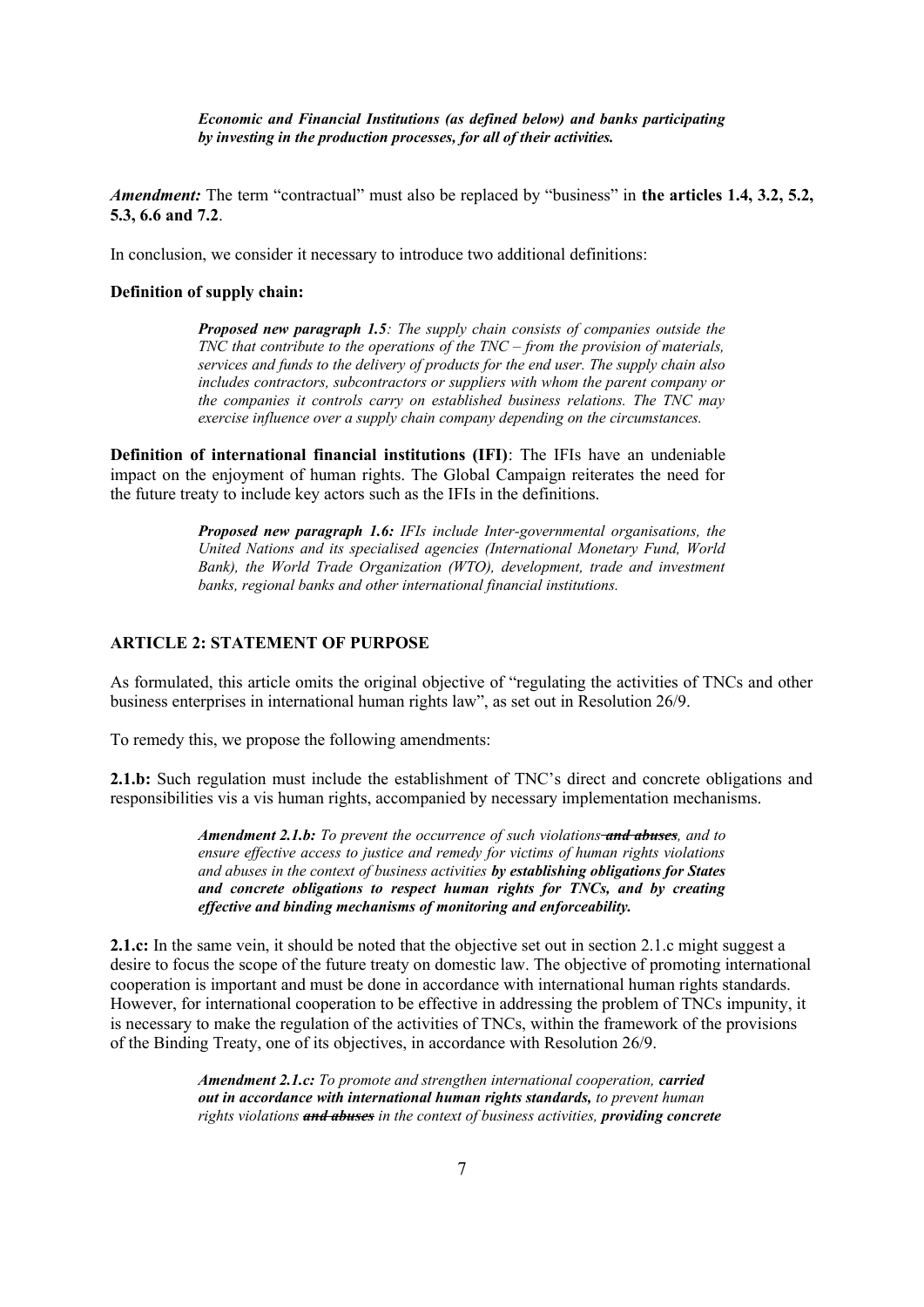*provisions to regulate TNCs activities and provide to ensure effective access to justice and remedy to victims of such violations-and abuses.* 

### **ARTICLE 3: SCOPE**

**3.1:** With the formulation *including particularly but not limited to those of a transnational character"*, article 3 departs from the mandate of the Working group (Resolution 26/9) and also contradicts the definition in article 1.3 of the present draft. Therefore, it is necessary to harmonize throughout the future legally binding instrument the terms used when referring to TNCs and other enterprises with transnational activities.

> *Amendment 3.1: This (Legally Binding Instrument) shall apply, except as stated otherwise, to all business activities, including particularly but not limited to those of a transnational character to TNCs and other business enterprises with transnational activities.*

In **articles 5.1, 5.2, 5.5, 6.1, 6.4, 6.6, 6.9, 7.1.c et 11.2.c**, the reference to« business activities » shall be consistent with the amendment presented for article 1.3. Any language referring to « business activities » must comply with the amended definition in art. 1.3.

**3.3:** This paragraph indicates that the rights concerned encompass all human rights without further clarification. This section should include the main international human rights treaties and, in particular, economic, social, cultural, civil, political and labour rights; the right to development, to self-determination of peoples and to a healthy environment; and all collective rights of indigenous and peasant peoples and communities.

> *Amendment 3.3: This legally binding instrument shall cover all human rights, in particular those protected by the international instruments mentioned in the Preamble.*

## **ARTICLE 4: RIGHTS OF VICTIMS**

**4.6:** Right to information: the expression "*Victims shall be guaranteed access to information relevant to the pursuit of remedies*" is very vague. It should include, for example, access to information on public and private enterprises (legal persons) that form an economic group and/or are linked in the value chain, etc. Indeed, this information must reveal the links between a given TNC and its supply chain, especially capital and economic control links and decision making processes between these entities, so that national courts and the future international implementation mechanism can be operational. In this sense, the right to information would complement the reversal of the burden of proof in order to counterbalance the problems caused by the opaque functioning of TNCs (article  $4.16$ ).

> *Amendment 4.6: Victims shall be guaranteed access to information relevant to the pursuit of remedies. This shall include information relative to all the different legal entities involved in the transnational business activity alleged to harm human rights, such as property titles, contracts, board members, communications and other relevant documents.*

**4.8:** We suggest to include a safeguard clause, to ensure that the use of non-judicial or grievance mechanism does not compromise the access of rights holders to judicial mechanisms. It will also be necessary to re-establish the possibility of lodging complaints without the consent of the victim or a group of victims, as provided for in article 5 of the previous draft. Indeed, in certain circumstances it is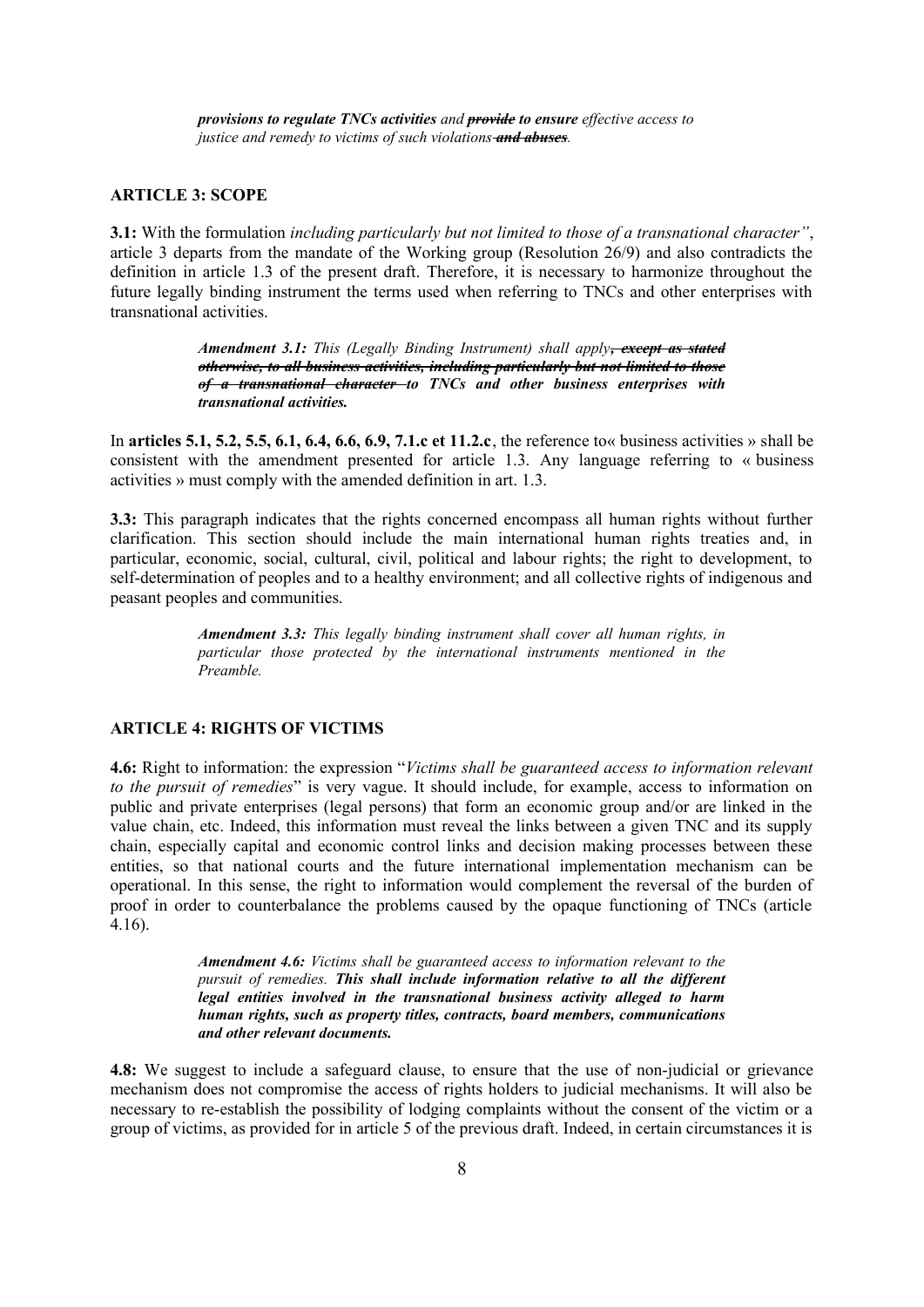not always possible to obtain the consent of affected communities and individuals. This should not be a barrier to access to justice.

> *Amendment 4.8: Victims shall be guaranteed the right to submit claims to the courts and State-based non-judicial grievance mechanisms of the State Parties. Where a claim is submitted by a person on behalf of victims, this shall be with their consent, unless that person can justify acting on their behalf without a written/formal consent. State Parties shall provide their domestic judicial and other competent authorities with the necessary jurisdiction in accordance with this (Legally Binding Instrument), as applicable, in order to allow for victim's access to adequate, timely and effective remedies.*

> *Proposed new paragraph 4.8bis: The use and access to non-judicial mechanisms shall not compromise the rights-holders' access to judicial mechanisms.*

**4.9:** Despite the provision on human rights defenders and the recognition of their role in the draft treaty, it is important to specify in this article special guarantees concerning them and to recognize their status as vulnerable persons, using the language of the Escazú Treaty<sup>[3](#page-8-0)</sup>.

> *Proposed new paragraph 4.9bis: States parties shall take adequate and effective measures to recognize, protect and promote all the rights of human rights defenders in environmental matters, including their right to life, personal integrity, freedom of opinion and expression, peaceful assembly and association, and free movement, as well as their ability to exercise their access rights, taking into account its international obligations in the field of human rights, its constitutional principles and the basic concepts of its legal system.*

**4.11, 4.12b, 4.14, 4.16:** The references to national legislation should be deleted.

#### *Amendments:*

**4.11:** *State parties shall ensure that their domestic laws and courts facilitate access to information through international cooperation, as set out in this LBI, and in a manner consistent with their domestic law.*

**4.12b:** *Guaranteeing the rights of victims to be heard in all stages of proceedings as consistent with their domestic law.*

**4.14:** *State parties shall provide effective mechanisms for the enforcement of remedies for violations of human rights, including through prompt execution of national or foreign judgements or awards, in accordance with the present LBI, domestic law and international legal obligations*.

**4.16:** *Subject to domestic law, Courts, asserting jurisdiction under this LBI may shall require, where needed, reversal of the burden of proof for the purpose of fulfilling the victim's access to justice and remedies*.

<span id="page-8-0"></span><sup>3</sup> "Each Party shall take adequate and effective measures to recognize, protect and promote all the rights of human rights defenders in environmental matters, including their right to life, personal integrity, freedom of opinion and expression, peaceful assembly and association, and free movement, as well as their ability to exercise their access rights,..." (Article 9.2 of the Regional Agreement on Access to Information, Public Participation and Justice in Environmental Matters in Latin America and the Caribbean, adopted the 4<sup>th</sup> March 2018).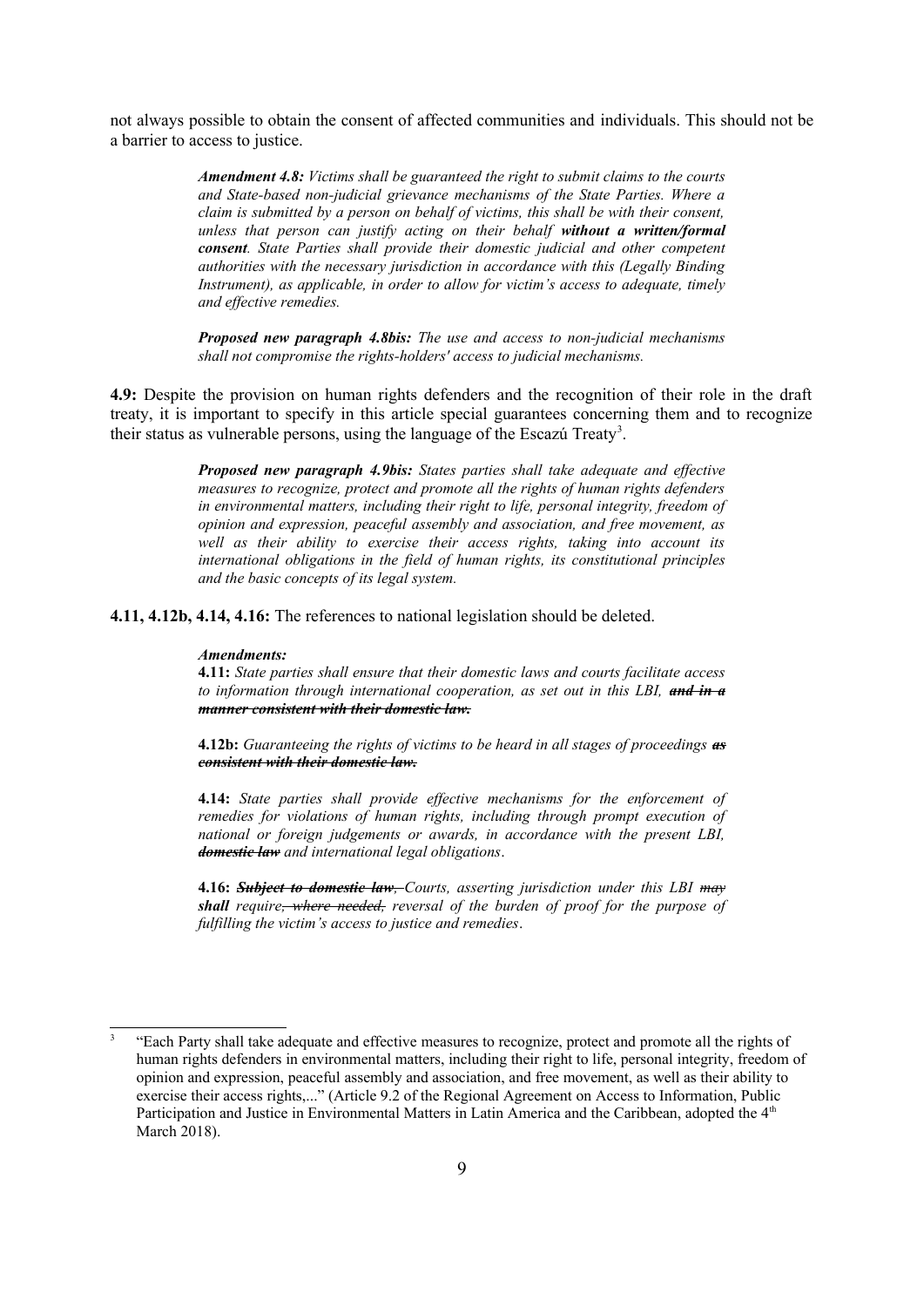## **ARTICLE 5: PREVENTION**

It should be noted that the preventive measures listed in article 5 do not contain the preventive standards that the State must adopt in administrative law to prevent human rights violations by TNCs, in particular, in the context of their relations such as public contracts, public-private partnerships, and provision of services or activities.

First of all, the replacement of the reference to subsidiaries, subcontractors, etc. by the term "contractual relations" as defined in Article 1 is restrictive, as argued above.

> *Amendment:* Replace throughout the article "contractual relationship" by "business" relationship" and include the term "supply chain".

Secondly, there is no reference to the sanction for non-compliance with the measures. If there is no sanction, how can we ensure that these measures are respected? It is therefore important to include provisions inspired in the French law on the duty of care that goes beyond due diligence. It shall also include an implementation and sanction mechanism. We propose the creation of an implementation and sanction mechanism linked to the duty of prevention. In this sense, it is necessary to reinstate the clause contained in the previous draft treaty (the so-called Zero Draft from July 2018):

> *Amendment 5.2: For the purpose of paragraph 1 of this Article, State Parties shall adopt measures necessary including legislative binding measures, in order to ensure that all persons conducting business activities, including those of transnational character, to undertake human rights due diligence elaborate and put in place preventive measures as follows…*

> *Proposed new paragraph 5.2bis: TNCs shall not take any measures that present a real risk of undermining and violating human rights.*

> *Proposed new paragraph 5.2bis2: The IFIs shall not finance TNCs and their supply chains if they know or should know that there is the risk to nullify or violate human rights, otherwise they will be held accountable for the abuses under subsidiary liability. Any conduct of these institutions and its managers that contravenes these obligations stands to be corrected by suitable disciplinary, administrative or other measures including the possibility of affected people or communities to seek compensation and reparation against the concerned organization.*

> *Proposed new paragraph 5.2bis3: When acting in the context of IFIs, States shall do so in accordance with the States Parties' obligations established by the current Treaty. They shall take all steps at their disposal to ensure that the institutions or the agreement concerned does not contribute to violations of human rights caused by TNCs.*

> *Proposed new paragraph 5.2bis4: Failure to comply with due diligence duties under this article shall result in commensurate liability, administrative sanctions such as exclusions for public procurement and compensation in accordance with the articles of this convention.*

Thirdly, there is no obligation to make public the results of the monitoring, identification and evaluation mechanisms, although they will have to be provided for ex ante and ex post.

> *Proposed new paragraph 5.2bis5: All legal persons part of a TNC are obliged to make public the result of their ex post and ex ante impact assessments and other monitoring activities, as well as the measures adopted to prevent eventual risks.*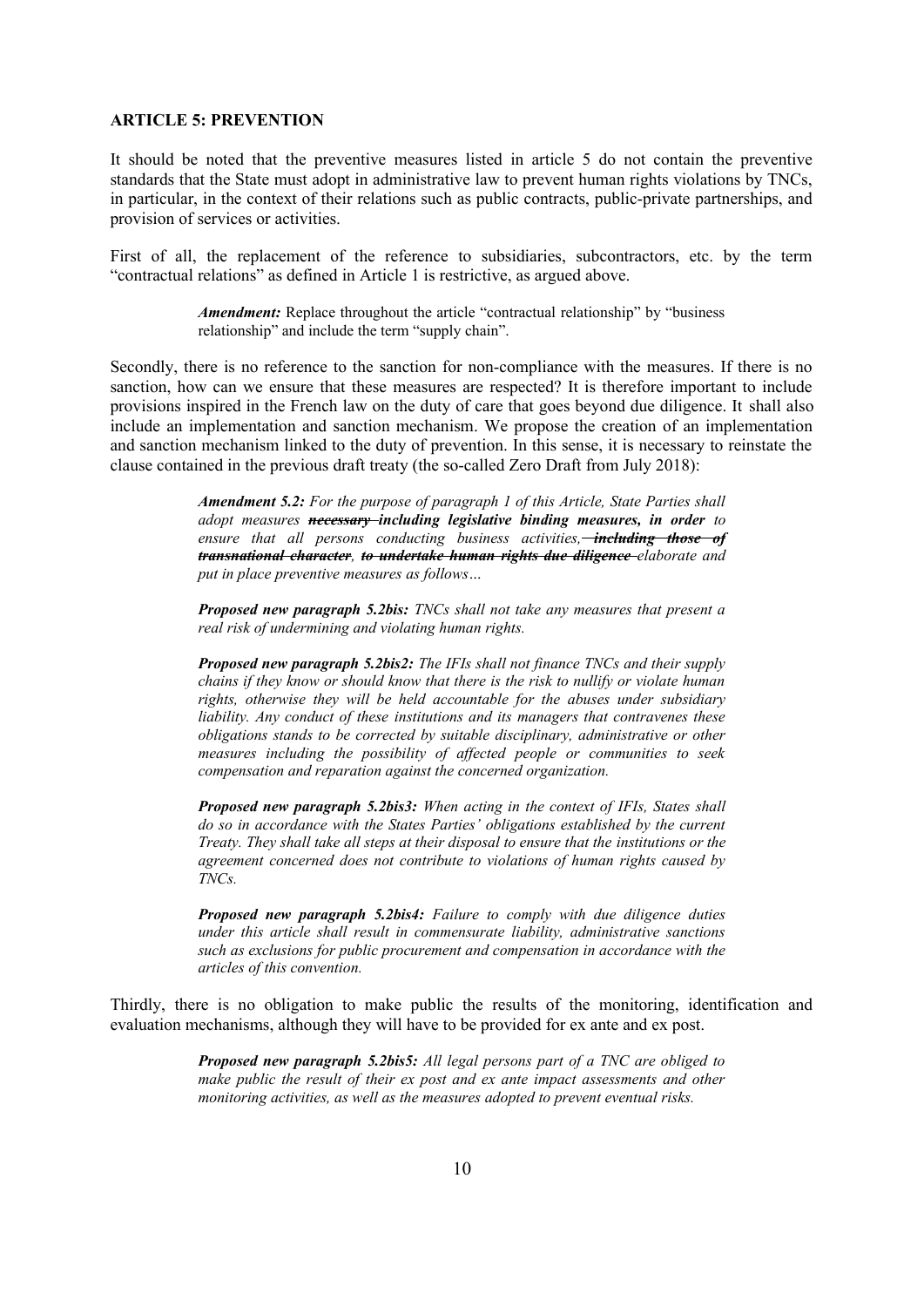**5.3.b:** In terms of consent, art. 5.3.b includes an obligation to conduct meaningful consultations, which is not sufficient to guarantee respect for the right to participate in the decision-making of the populations concerned. It is necessary to replace "meaningful consultations" by "mandatory consultations" and to include in this paragraph respect for consent, which means the right of the populations concerned to reject projects carried out by TNCs on their territory that violate their fundamental rights. Besides, "peasants" should be in the list of persons that face heightened risks of violations.

> *Amendment 5.3b: Carrying out meaningful mandatory consultations with groups [...] Consultations with indigenous peoples, peasants and other concerned populations, will be undertaken in accordance with the internationally agreed standards of free, prior and informed consultations consent, as applicable.*

> *Amendment 5.3.e*: *Adopting and implementing, in an effective manner, adequate measures to prevent human rights violations...*

**5.4 :** Delete the references to national legislation in paragraphs 4 which limit the scope of article 5.

*Amendment 5.4*: State Parties shall ensure that effective national procedures are in place to ensure compliance with the obligations laid down under this Article, taking into consideration the potential impact on human rights resulting from the size, nature, context of and risk associated with the business activities, including those of transnational character, and that those procedures are available to all natural and legal persons having a legitimate interest**, in accordance with domestic law**.

**5.5:** The article 5.5 also refers to the mechanisms of undue influence of TNCs on public policies. Although this paragraph is welcome, its scope is limited by the reference to national legislation. In addition, this subject should not be included in article 5, rather in a separate article, in order to cover the full dispositions of the Treaty. This article on undue influence could possibly cover other general obligations of States under this Treaty and its implementation.

In this other article, the content of paragraph 5.5 should be formulated as follows:

*Amendment: In setting and implementing their public policies with respect to the implantation of this LBI, State Parties shall act to protect these policies, laws, policymaking processes, government and regulatory bodies, and judicial institutions from undue influence of commercial and other vested interests of the private sector, of persons conducting business activities, including those of transnational character, in accordance with domestic law.*

## **ARTICLE 6. LEGAL LIABILITY**

In this article, there is confusion, as in the whole draft, in the use of the terms "TNCs", "other enterprises", "all enterprises", etc., as well as in the use of the term "other enterprises". These terms will need to be harmonised in line with our amendment to Article 1.3.

**6.1**: In general, Article 6 should clearly state the administrative, civil and criminal responsibilities of TNCs and their leaders. Criminal liability is necessary since civil convictions are not sufficient and do not act as a deterrent.

> *Amendment 6.1: State Parties shall ensure that their domestic law provides for a comprehensive and adequate system of civil, administrative and criminal legal liability for human rights violations or abuses in the context of business activities, including those of transnational character.*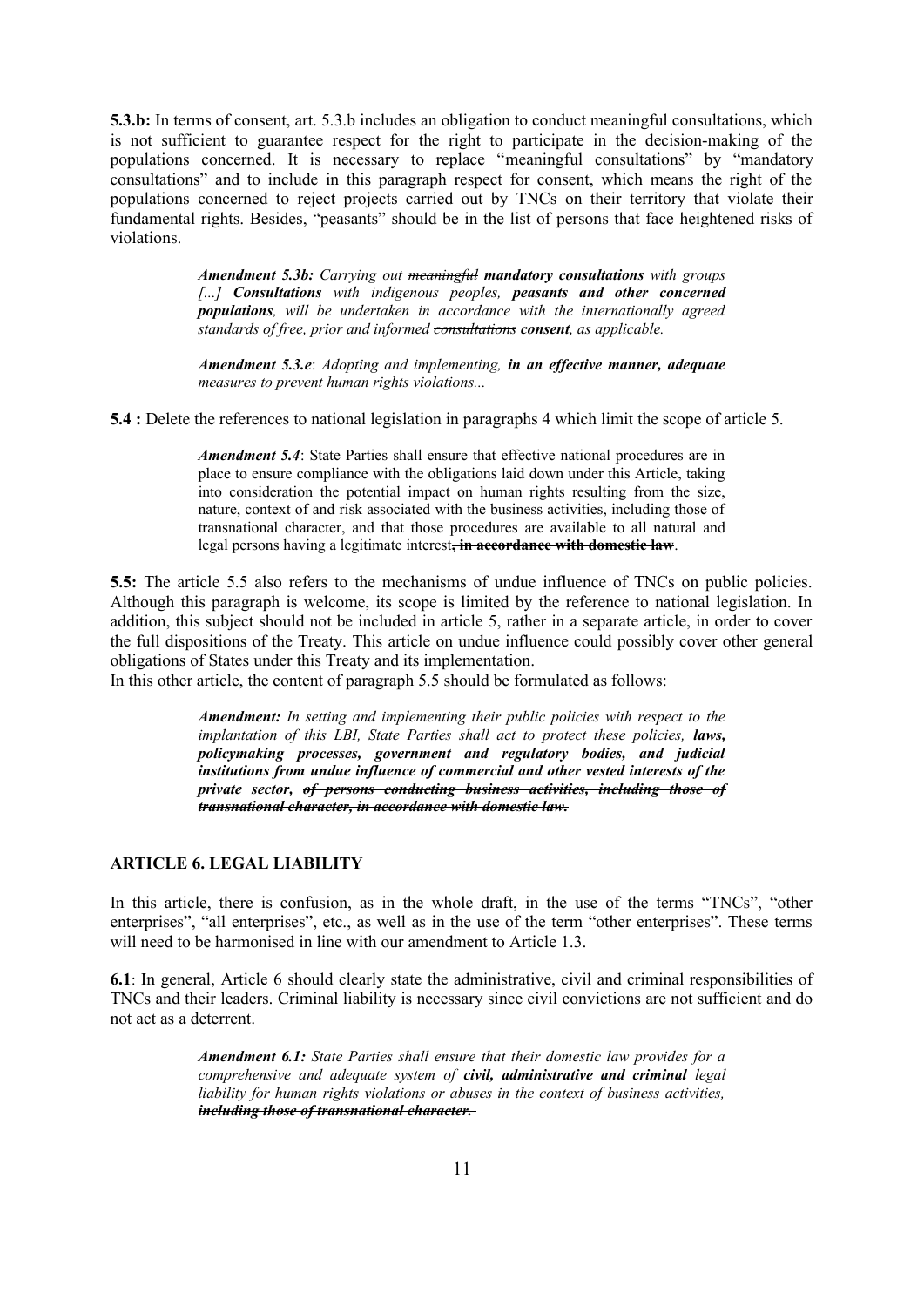*Proposed new paragraph 6.1.bis: States Parties shall hold liable, even for their complicity, collaboration, instigation, incitement or concealment, the IFIs that fund TNCs responsible for human rights violations and who knew or should have known of these violations.*

**6.6:** A provision in article 6.6 should be added to cover the liability of legal and natural persons for their failure to prevent violations arising **from their own activities**. Furthermore it is very difficult to prove the links of control or supervision between different companies or entities; instead a provision about presumption of control of parent companies and about the reversal of the burden of proof should be added.

> *Amendment 6.6: States Parties shall ensure that their domestic legislation provides for the liability of any natural or legal person conducting business activities, including those of transnational character, for its failure to prevent human rights violations caused by its own activities, and for its failure to prevent another natural of legal person with whom it has a contractual business relationship from causing harm to third parties when the former sufficiently controls or supervises the relevant activity that caused the harm ; or it should foresee or should have foreseen risks of human rights violations or abuses in the conduct of business activities, including those of transnational character, regardless of where the activity takes place. In addition, States Parties shall ensure that their domestic legislative provides for a rebuttal presumption of control of the controlling or parent companies. Such information shall serve for the adjudicator to determine the joint and several*

> *liability of the involved companies, according to the findings of the civil or administrative procedure.*

> *In the conditions defined above, any natural or legal person will be found liable for the damages caused by the activities of the entities in its value chain or with which it has a business relationships.*

**6.7**: The crimes listed in 6.7 are very restrictive. They must include all human rights (civil, political, economic, social and cultural rights as well as the right to development), the right to selfdetermination, etc. but also ILO standards, environmental standards and international humanitarian law. The latter is justified by the fact that some TNCs are involved in armed conflicts.

> *Amendment 6.7: Subject to their domestic law, State Parties shall ensure that their domestic legislation provides for criminal, civil, or administrative liability of legal and natural persons for the following criminal offences and violations of all Human Rights, Labour Rights, Environnemental norms and Humanitarian law as mentioned in the Preamble.*

**6.8 and 6.9**The references to national legislation in paragraphs 7, 8 and 9 limit the scope of article 6. They should therefore be deleted.

> *Amendment 6.8: Such liability shall be without prejudice to the criminal liability under the applicable domestic law of the natural persons who have committed the offences.*

> *Amendment 6.9: State Parties shall provide measures under domestic law to establish legal liability for natural or legal persons conducting business activities, including those of a transnational character, for acts that constitute attempt, participation or complicity in a criminal offence in accordance with Article 6 (7) and criminal offences as defined by their domestic law.*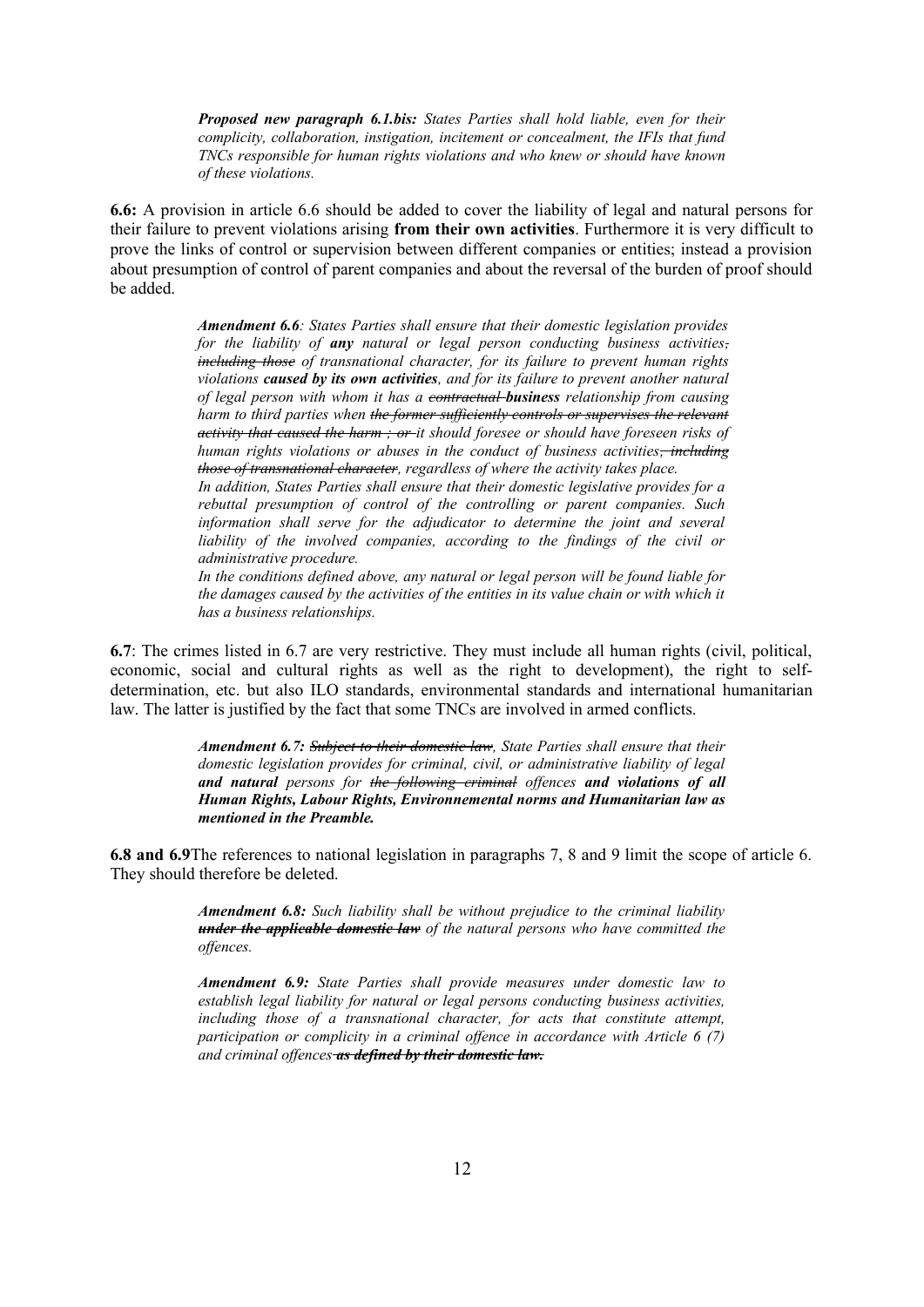Proposals for new paragraphs:

It is also important to include a clause establishing the obligations of TNCs for human rights violations, also for those violations along their supply chain:

> *Proposed new paragraph 6.6bis: TNCs shall be bound by their obligations under this Treaty and shall refrain from obstructing its implementation in States Parties to this instrument, wether home states, host States or States affected by the operation of TNCs. To this end:*

> *a. TNCs have obligations derived from international human rights law. These obligations exist independently of the legal framework in force in the host and home States.*

> *b. TNCs and their managers, whose activities violate human rights, incur criminal, civil and administrative liabilities as the case may be.*

> *c. The obligations established by the present instrument are applicable to TNCs and to the entities that finance them.*

> *Proposed new paragraph 6.6bis2: The parent companies detent several and joint liability with their subsidiaries and the legal persons constituiting their supply chains regarding the obligations established in this Treaty. The obligation to assume this liability shall be directly applied by judges in cases in which the existing legal framework in force in the home and/or host states or in the states in which the affected persons or communities are based is not adequate for the implementation of this LBI.*

## **ARTICLE 7 ADJUDICATIVE JURISDICTION**

**7.1:** This paragraph should include an explicit reference to supply chains of TNCs.

*Amendment 7.1.c***:***… the natural or legal persons alleged to have committed such acts or omissions in the context of business activities are domiciled, even if this is due to the action of an entity from the supply chain for which the parent company is responsible.*

*Proposed new paragraph 7.1.d: ... the natural or legal persons that has business relationships with the natural or legal person alleged to have committed such acts or omissions in the context of business activities, are domiciled.*

Proposals for new paragraphs:

The prohibition of the *forum non-conveniens* must be included whenever the link is established between prosecuted TNCs and the violations committed. That is why we propose adding a third paragraph to Article 7.

> *Proposed new paragraph 7.3: A court shall not decline its jurisdiction to hear a case on the basis that there is another court that also has jurisdiction, especially when the alleged perpetrator has assets or substantial interests under the jurisdiction of the state of the court receiving the specific complaint.*

The inclusion of the forum necessitatis is necessary whenever the link is established between the TNCs prosecteur and the violations committed.

> *Proposed new paragraph 7.4: In order to avert a denial of justice when no other court is available or the claimant cannot reasonably be expected to have access to justice or access to remedy for human rights violations, the courts of any State shall have jurisdiction over a dispute involving human rights violations.*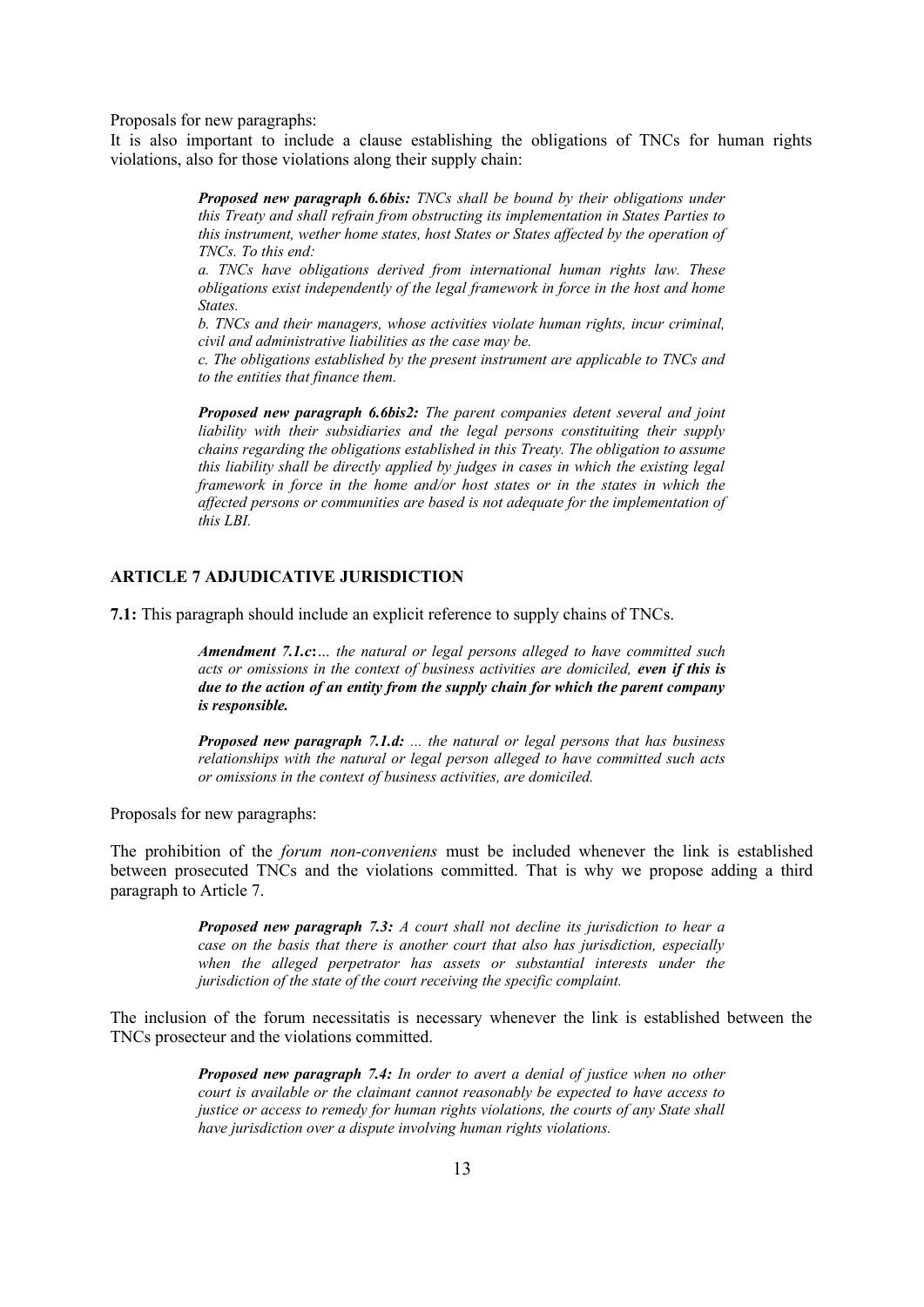A clause should also be included establishing that private arbitration structures, such as investor-state dispute settlement mechanisms (ISDS), which are vested in the interests of TNCs, cannot be competent to deal with any dispute that has human rights implications.

> *Proposed new paragraph 7.5: States Parties shall not enter into any agreement that gives international investor-State arbitration bodies (ISDS) jurisdiction over any dispute that involve human rights implications.*

In addition, we propose to incorporate universal jurisdiction for crimes against humanity and violations of jus cogens.

> *Proposed new paragraph 7.6: Where applicable under international law, States shall incorporate or otherwise implement within their domestic law appropriate provisions for universal jurisdiction for crimes against peremptory norms of international law and crimes against humanity perpetrated by TNCs.*

Finally, we believe that in case of failure of domestic complaints, affected people and communities should be able to proceed to an international jurisdiction. To this regard, the Global Campaign proposes an international court that would guarantee the implementation of the obligations of the future treaty (see proposal in article 13 below).

## **ARTICLE 8. STATUTE OF LIMITATIONS**

**8.1:** The reference to national legislation in article 8.1 limits the scope of this article. It must therefore be deleted. Moreover, we propose to delete the reference to the most serious crimes (in accordance to our amendment in article 6.7 above) and to add a reference to labour rights and environmental norms.

> *Amendment 8.1: The State Parties to the present (Legally Binding Instrument) undertake to adopt, in accordance with their domestic law, any legislative or other measures necessary to ensure that statutory or other limitations shall not apply to the prosecution and punishment of all violations of international human rights law, Labour rights, Environnemental norms and international humanitarian law. which constitute the most serious crimes of concern to the international community as a whole.*

**8.2:** The paragraph 2 of article 8 specifies that statutes of limitations for violations that do not constitute the most serious crimes "s*hall allow a reasonable period of time*". This notion of reasonable time remains far too vague to guarantee adequate protection for affected communities and individuals. It is necessary to return to the prior formulation, namely an adequate period of time, which is more protective.

> *Amendment 8.2: Domestic statutes of limitations for violations that do not constitute the most serious crimes of concern to the international community as a whole, including those time limitations applicable to civil claims and other procedures shall allow an reasonable adequate period of time for the investigation and prosecution of the violation, particularly in cases where the violations occurred in another State.*

## **ARTICLE 9. APPLICABLE LAW**

Article 9 does not allow for a clear resolution of conflicts between different national legislations or between international human rights law and trade and investment law for example. It should be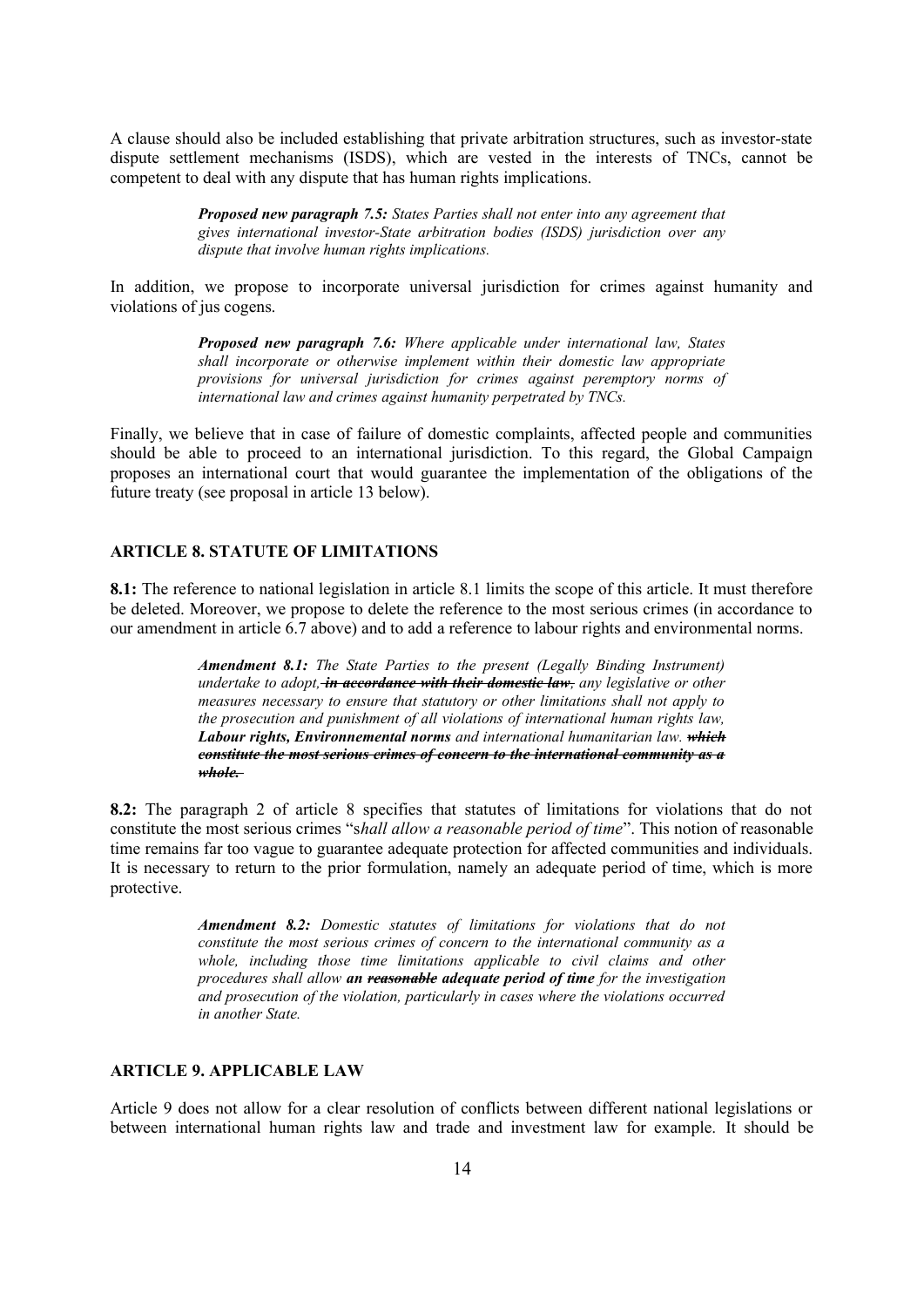explicitly stated that the choice of applicable law should be the choice of affected communities and persons and/or the law most protective of victims' rights. In this sense, we propose the addition of the following paragraph:

> *Proposed new paragraph 9.1bis: The choice of the applicable law shall be the choice of the affected communities (or "victims") and/or the law that better protects their rights.*

> *Proposed new paragraph 9.1bis2: The choice of applicable law shall always be in accordance with the provisions regarding the primacy of human rights over trade and investment agreements.*

**9.2:** The reference to compliance with domestic law in paragraph 9.2 should be deleted.

*Amendment 9***.***2: All matters of substance regarding human rights law relevant to claims before the competent court may, in accordance with the present LBI and the UN Charter with domestic law, be governed by the law of another State where…*

**9.2.c:** An explicit reference to TNC value chains should also be made.

*Amendment 9.2.c: "The natural or legal person, either from the parent company or from the others entities along the supply chain, alleged to have committed the acts or omissions that result in violations of human rights covered under this (Legally Binding Instrument) is domiciled."*

**9.3:** It is important to stress that national laws that are more protective or beneficial to affected communities and individuals must prevail.

> *Amendment 9.3: The (Legally Binding Instrument) does not prejudge a greater recognition and protection of any rights of victims that may be provided under applicable domestic law"*.

## **ARTICLE 10: MUTUAL LEGAL ASSISTANCE AND INTERNATIONAL COOPERATION**

**10.3.l:** The references to national legislation in paragraphs 3.l and 4 reduce the scope of this article. They must be deleted.

> *Amendment 10.3.1: Any other type of assistance that is not contrary to the domestic law of the requested State Party.*

**10.4:** Here also, we propose to delete the reference to domestic law.

*Amendment 10.4: Without prejudice to domestic law, the competent authorities of a state party may, without prior request, transmit and exchange information […].*

**10.10.c:** This paragraph must not make the recognition of a foreign judgment, favourable to the victims of TNCs, conditional on respect for the sovereignty, security and public order or other essential interests of the party concerned. This wording maintains a very vague margin of objection by the State concerned and goes against the supremacy of human rights and the demand to fight against TNCs impunity.

> *Amendment 10.10.c*: W*here the judgement is likely to prejudice the sovereignty, security, ordre public or other essential interests of the Party in which its recognition is sought*.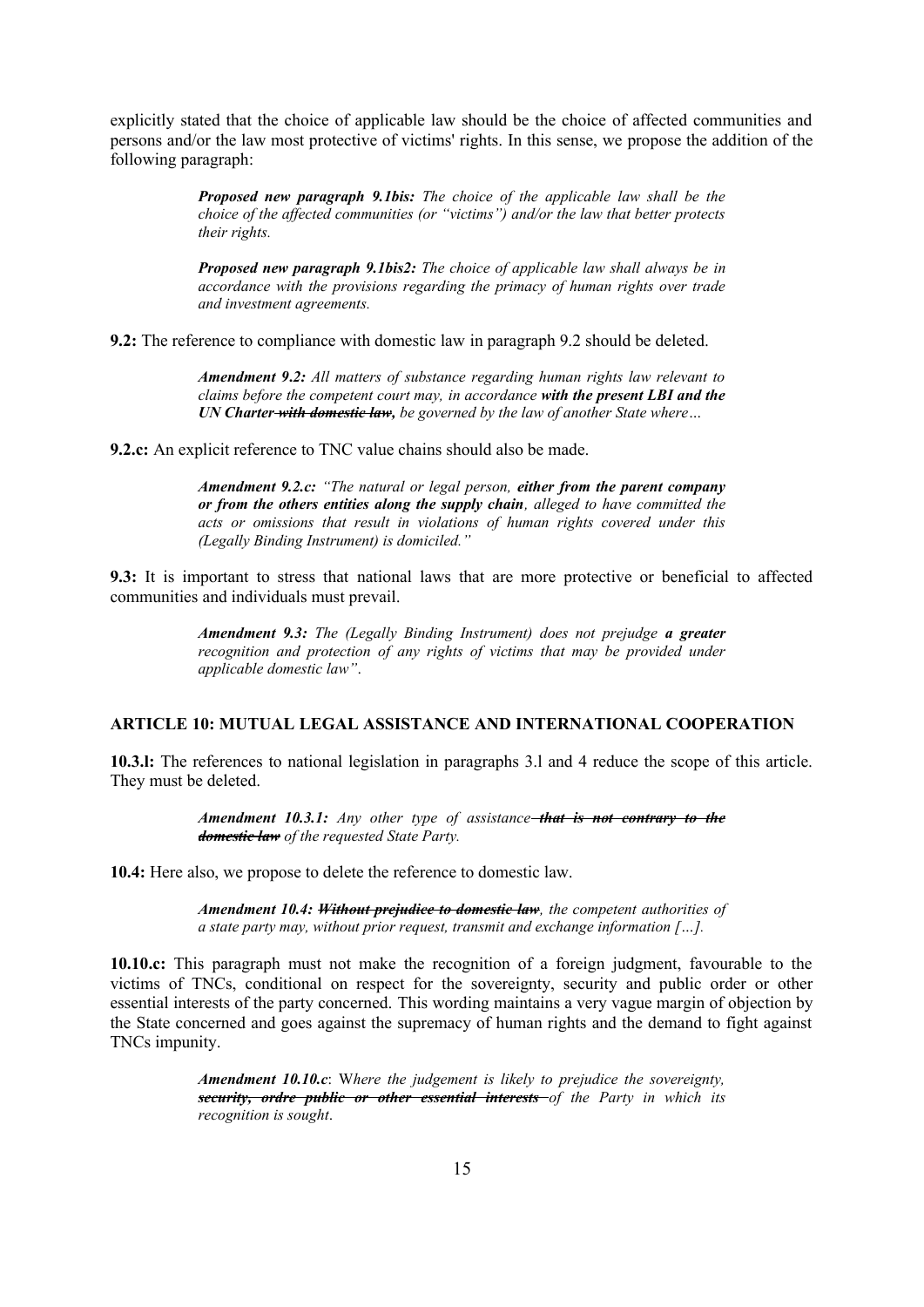#### **ARTICLE 12: CONSISTENCY WITH INTERNATIONAL LAW**

This article has to establish and reaffirm the primacy of international human rights law over trade and investment agreements. To that effect, we propose the following wording:

> *Amendment 12.6: States Parties agree that any provision in bilateral or multilateral agreements, including trade and/or investment agreements, on issues relevant to this (Legally Binding Instrument) and its protocols, shall comply be compatible and shall be interpreted in accordance with their obligations, and the obligations of transnational corporations and other business enterprises with transnational activity, under this (Legally Binding Instrument) and its protocols.*

> *Proposed new paragraph 12.7: States Parties agree that any future trade and investment agreements they negotiate, whether amongst themselves or with third parties, shall not contain any provisions that conflict with the implementation of this LBI and shall ensure upholding human rights in the context of business activities by parties benefiting from such agreements*.

> *Proposed new paragraph 12.8: This provision should be extended to include the revision of compliance of existing trade and investment agreements with the proposed LBI, and a recommendation for them to be renegotiated or cancelled if they do not comply with the provisions of the LBI.*

### **ARTICLE 13: INSTITUTIONAL ARRANGEMENTS**

Article 13 should include the possibility of lodging complaints against TNCs and make the Committee's recommendations binding. In this sense, we propose adding the following provisions:

> *Proposed new paragraph 13.4.a.bis*: *The Committee receives and considers complaints submitted by victims and affected communities concerning the activities of transnational corporations that act in contradiction to this legally biding instrument.*

> *Proposed new paragraph 13.4.a.2bis: States Parties recognize the competence of the Committee to receive and consider communications to the effect that a State Party claims that another State Party is not fulfilling its obligations under the present Treaty.*

> *Proposed new paragraph 13.4.b.bis: The decisions rendered by the Committee shall be binding and shall be followed by action by States Parties and related organizations (such as a special fund for victims, administrative sanctions for the companies concerned by the decisions, etc.).*

In addition, the Committee should guide States in their strategies for regulating TNC activities on preventing human rights violations.

> *Proposed new paragraph 13.4.c.bis: The Committee may also make recommendations to States parties to guide them in their strategies to regulate TNC activities in order to prevent human rights violations. For this purpose, the latter may be assisted by independent experts and professionals in the fields in question.*